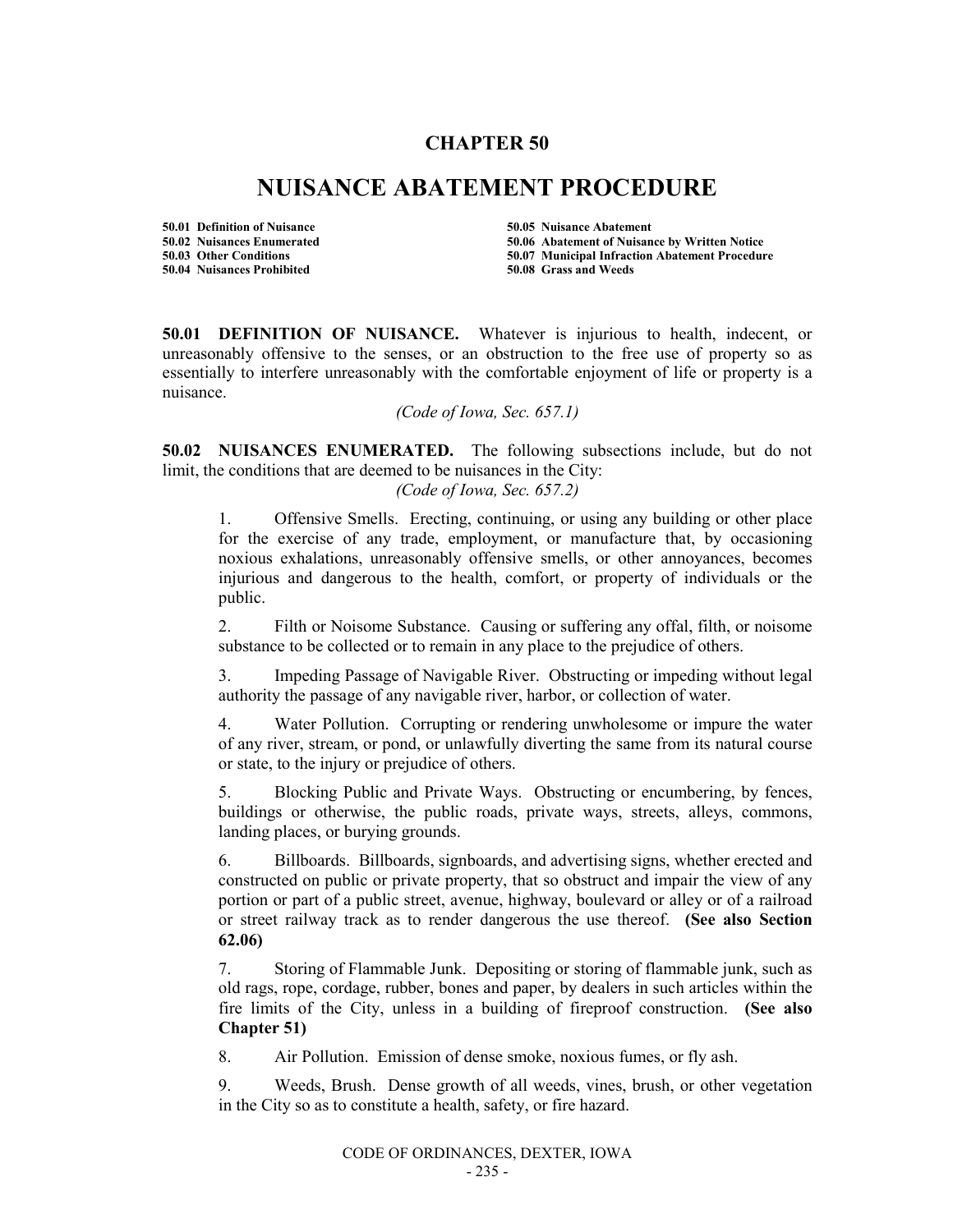10. Dutch Elm Disease. Trees infected with Dutch elm disease. **(See also Chapter 151)**

11. Airport Air Space. Any object or structure hereafter erected within one thousand (1,000) feet of the limits of any municipal or regularly established airport or landing place, which may endanger or obstruct aerial navigation including take-off and landing, unless such object or structure constitutes a proper use or enjoyment of the land on which the same is located.

12. Houses of Ill Fame. Houses of ill fame, kept for the purpose of prostitution and lewdness; gambling houses; places resorted to by persons participating in criminal gang activity prohibited by Chapter 723A of the *Code of Iowa* or places resorted to by persons using controlled substances, as defined in Section 124.101 of the *Code of Iowa*, in violation of law, or houses where drunkenness, quarreling, fighting or breaches of the peace are carried on or permitted to the disturbance of others.

**50.03 OTHER CONDITIONS.** The following chapters of this Code of Ordinances contain regulations prohibiting or restricting other conditions that are deemed to be nuisances:

- 1. Junk and Junk Vehicles **(See Chapter 51)**
- 2. Dangerous Buildings **(See Chapter 145)**
- 3. Storage and Disposal of Solid Waste **(See Chapter 105)**
- 4. Trees **(See Chapter 151)**

**50.04 NUISANCES PROHIBITED.** The creation or maintenance of a nuisance is prohibited, and a nuisance, public or private, may be abated in the manner provided for in this chapter or State law.

*(Code of Iowa, Sec. 657.3)*

**50.05 NUISANCE ABATEMENT.** Whenever any authorized municipal officer finds that a nuisance exists, such officer has the authority to determine on a case-by-case basis whether to utilize the nuisance abatement procedure described in Section 50.06 of this chapter or the municipal infraction procedure referred to in Section 50.07.

*(Code of Iowa, Sec. 364.12[3h])*

**50.06 ABATEMENT OF NUISANCE BY WRITTEN NOTICE.** Any nuisance, public or private, may be abated in the manner provided for in this section:

*(Code of Iowa, Sec. 364.12[3h])*

1. Contents of Notice to Property Owner. The notice to abate shall contain:  $\dagger$ 

A. Description of Nuisance. A description of what constitutes the nuisance.

B. Location of Nuisance. The location of the nuisance.

 <sup>†</sup> **EDITOR'S NOTE:** A suggested form of notice for the abatement of nuisances is included in the Appendix of this Code of Ordinances. Caution is urged in the use of this administrative abatement procedure, particularly where cost of abatement is more than minimal or where there is doubt as to whether or not a nuisance does in fact exist. If compliance is not secured following notice and hearings, we recommend you review the situation with your attorney before proceeding with abatement and assessment of costs. Your attorney may recommend proceedings in court under Chapter 657 of the *Code of Iowa* rather than this procedure.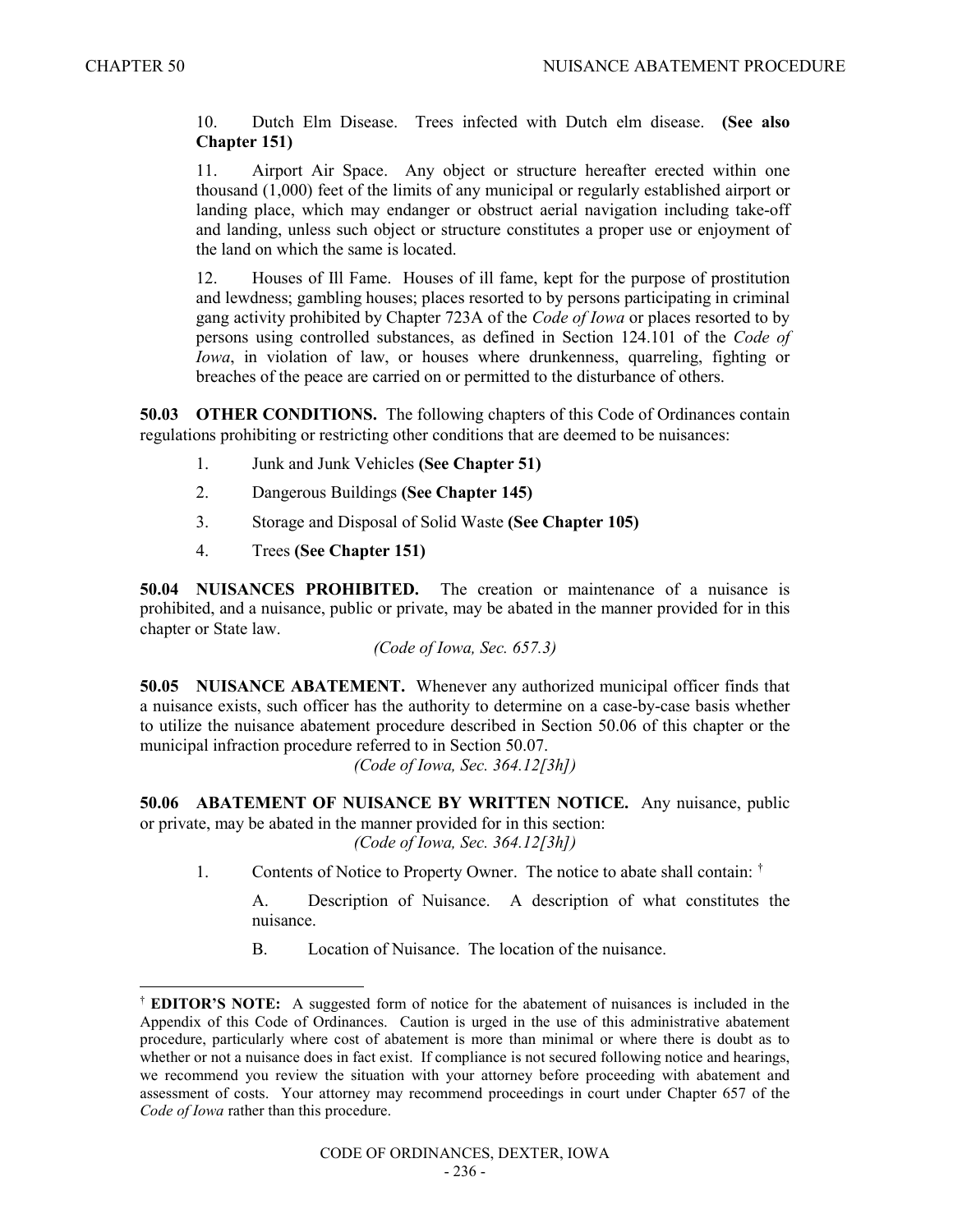C. Acts Necessary to Abate. A statement of the act or acts necessary to abate the nuisance.

D. Reasonable Time. A reasonable time within which to complete the abatement.

E. Assessment of City Costs. A statement that if the nuisance or condition is not abated as directed and no request for hearing is made within the time prescribed, the City will abate it and assess the costs against the property owner.

2. Method of Service. The notice may be in the form of an ordinance or sent by certified mail to the property owner.

#### *(Code of Iowa, Sec. 364.12[3h])*

3. Request for Hearing. Any person ordered to abate a nuisance may have a hearing with the Council as to whether a nuisance exists. A request for a hearing must be made in writing and delivered to the Clerk within the time stated in the notice, or it will be conclusively presumed that a nuisance exists and it must be abated as ordered. The hearing will be before the Council at a time and place fixed by the Council. The findings of the Council shall be conclusive and, if a nuisance is found to exist, it shall be ordered abated within a reasonable time under the circumstances.

4. Abatement in Emergency. If it is determined that an emergency exists by reason of the continuing maintenance of the nuisance or condition, the City may perform any action that may be required under this chapter without prior notice. The City shall assess the costs as provided in subsection 6 of this section after notice to the property owner under the applicable provisions of subsection 1 and 2, and the hearing as provided in subsection 3.

*(Code of Iowa, Sec. 364.12[3h])*

5. Abatement by City. If the person notified to abate a nuisance or condition neglects or fails to abate as directed, the City may perform the required action to abate, keeping an accurate account of the expense incurred. The itemized expense account shall be filed with the Clerk, who shall pay such expenses on behalf of the City.

### *(Code of Iowa, Sec. 364.12[3h])*

6. Collection of Costs. The Clerk shall send a statement of the total expense incurred by certified mail to the property owner who has failed to abide by the notice to abate, and if the amount shown by the statement has not been paid within one month, the Clerk shall certify the costs to the County Treasurer and such costs shall then be collected with, and in the same manner as, general property taxes.

## *(Code of Iowa, Sec. 364.12[3h])*

7. Installment Payment of Cost of Abatement. If the amount expended to abate the nuisance or condition exceeds five hundred dollars (\$500.00), the City may permit the assessment to be paid in up to ten (10) annual installments, to be paid in the same manner and with the same interest rates provided for assessments against benefited property under State law.

#### *(Code of Iowa, Sec. 364.13)*

8. Failure to Abate. Any person causing or maintaining a nuisance who shall fail or refuse to abate or remove the same within the reasonable time required and specified in the notice to abate is in violation of this Code of Ordinances.